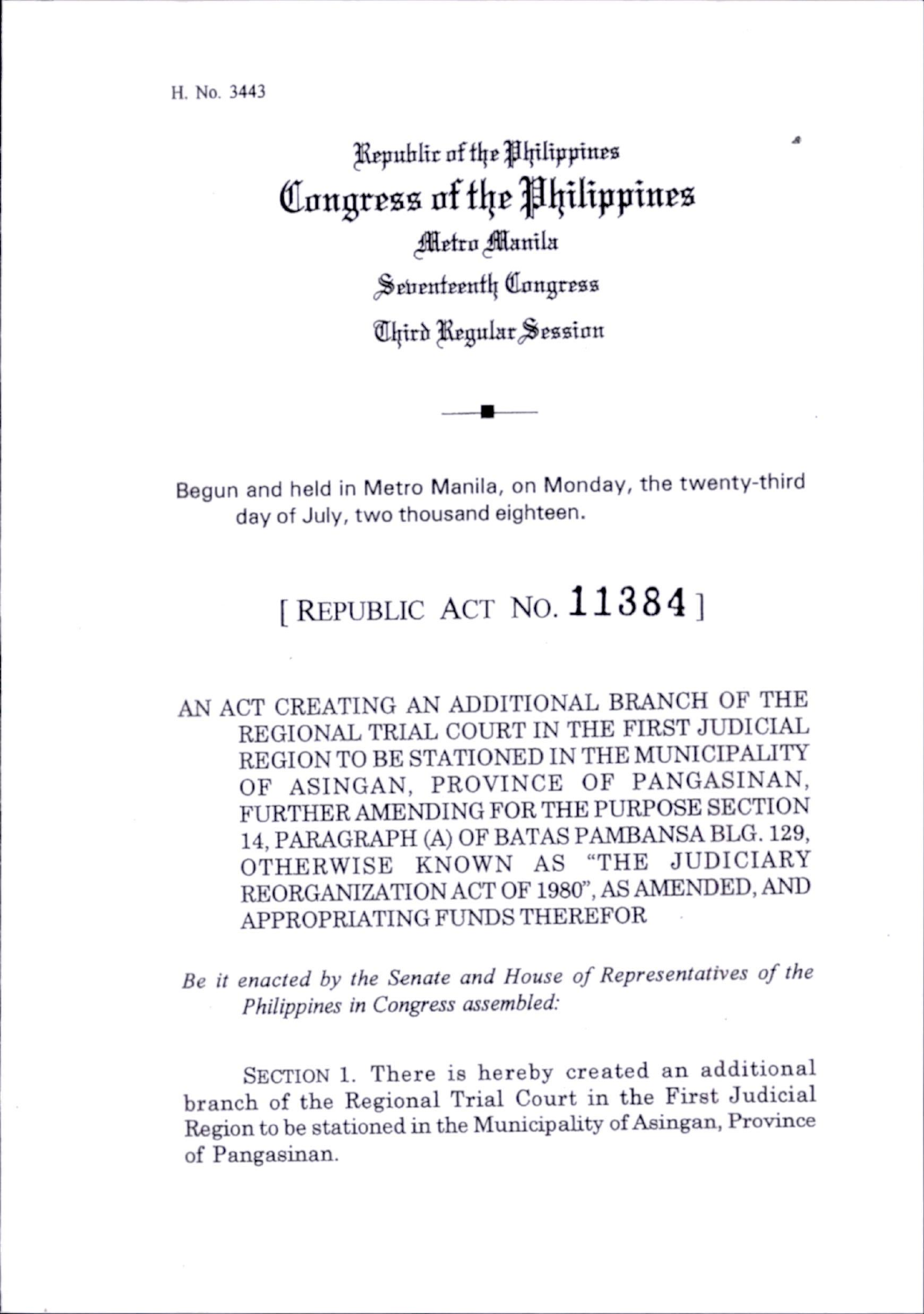The Supreme Court shall assign the branch number of the newly created branch of the Regional Trial Court in the First Judicial Region.

SEC. 2. The Chief Justice of the Supreme Court, in coordination with the Secretary of the Department of Justice, shall immediately include in the Court's program the operationalization of the Regional Trial Court branch to be stationed in the Municipality of Asingan, Province of Pangasinan. The funds necessary for the operation of the court herein created shall be appropriated and released only upon the actual organization of the court and the appointment of its personnel.

SEC. 3. Section  $14(a)$  of Batas Pambansa Blg. 129, otherwise known as "The Judiciary Reorganization Act of 1980", as amended, and all other laws, rules and regulations which are inconsistent with this Act are hereby amended, repealed or modified accordingly.

Sec. 4. This Act shall take effect fifteen (15) days after its complete publication in the *Official Gazette* or in two (2) newspapers of general circulation.

Approved,

VICENTE C President of the Senate

GLORIA MACAPAGAL ARROYO Speaker of the House of Representatives